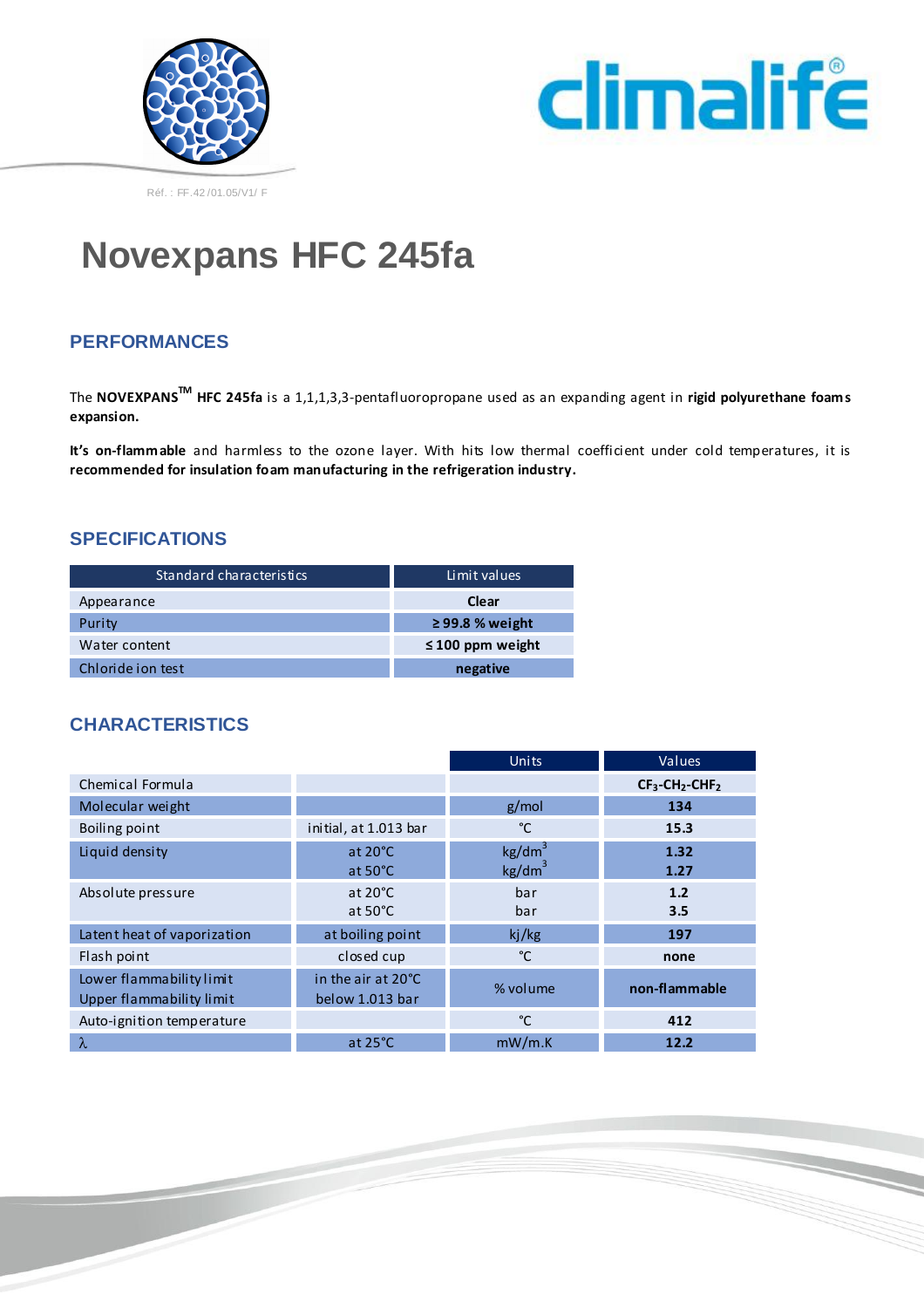



#### **PACKAGING**

|                                | <b>Bottles</b> |       | Container | <b>Bulk</b> |
|--------------------------------|----------------|-------|-----------|-------------|
| Capacity (liter)               | 27             | 88    | 930       |             |
| Tare (kg)                      | 16             | 38    | 460       |             |
| Load (kg)                      | 30             | 70    | 1000      | 5 to 20 T   |
| Diameter (mm)                  | 300            | 300   | 860       |             |
| Height (mm)                    | 630            | 1530  | 2330      |             |
| Outflow external diameter (mm) | 21.7           | 21.7  | 26.1      |             |
| Tap: right pitch (mm)          | 1.814          | 1.814 | 1.814     |             |
| Test pressure (bar)            | 33             | 33    | 33        |             |

- Packaging technical characteristics available upon request to the commercial department.
- Feasibility of filling packaging of the customers if they are in conformity with the legislation.
- Contact us for any other specific packaging.

#### **STORAGE AND SHELF LIFE**

#### **Precautions for handling and storage:**

**French plants are controlled by the regulation of listed Establishments and have to comply with it** *(or with the local legislation).*

- All packaging will be stored in a dry, well-ventilated, easily accessible place, sheltered from sunlight and bad weather, away from any ignition source.
- It is recommended to store all packaging either in a specific place or isolated and sheltered by a fence.
- All packaging and piping will be grounded to discharge static electricity.
- Leak detectors, put at ground level, will be connected to an audible alarm, which will trigger in the event of leaks.
- **The whole equipment will be tested with an appropriate leak detector before use.**
- Material and electrical equipment in an explosive atmosphere will comply with the regulations *(grounding, equipotential bonding, ATEX material).*

**Climalife can study the set up and assembling of your storage tanks, piping, and pumps, according to the prevailing regulations.**

**Shelf life: unlimited** *(if appropriate storage conditions).*